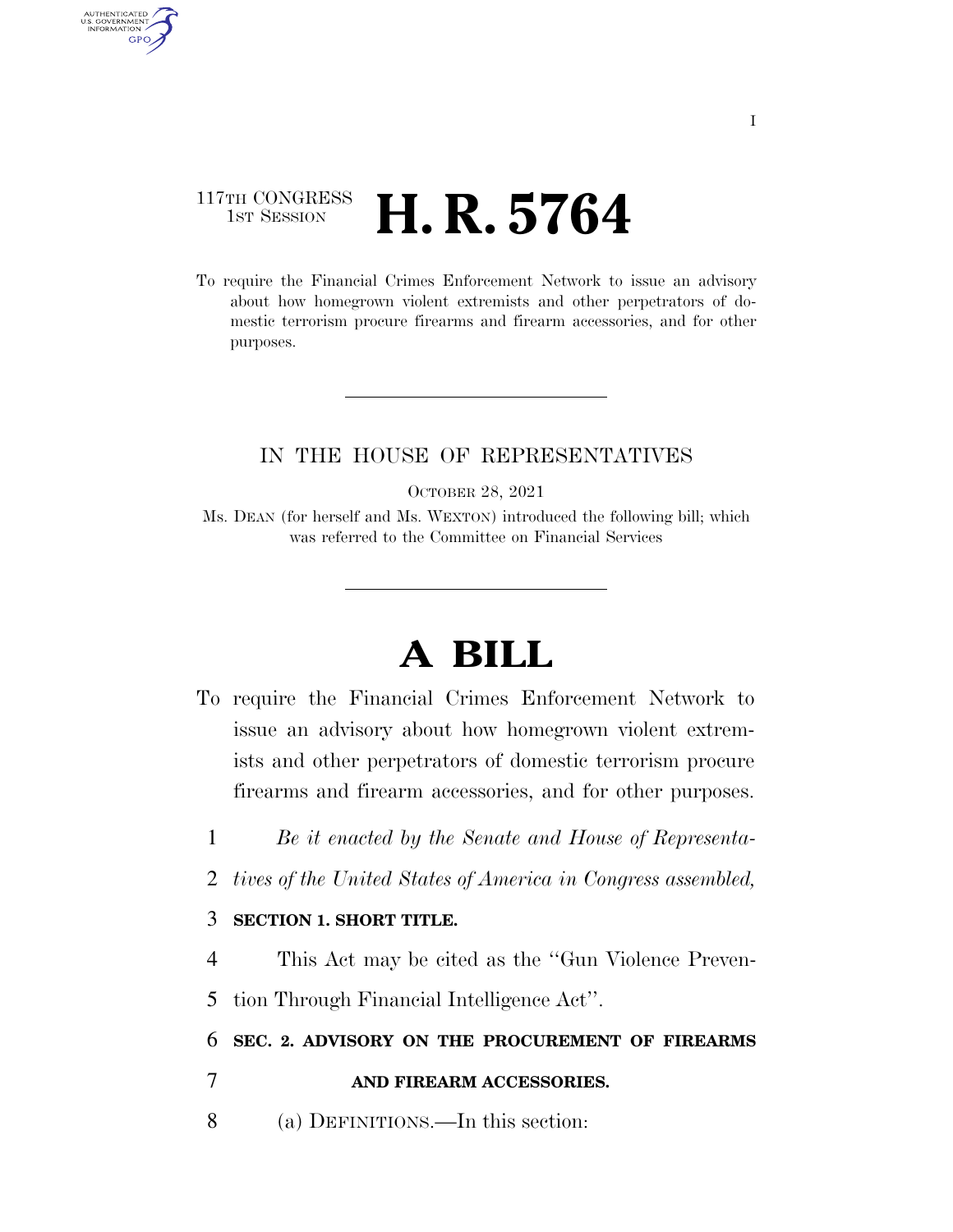| $\mathbf{1}$   | (1) DOMESTIC TERRORISM.—The term "domes-                |
|----------------|---------------------------------------------------------|
| $\overline{2}$ | tic terrorism" has the meaning given the term in        |
| 3              | section 2331 of title 18, United States Code.           |
| $\overline{4}$ | (2) FINCEN.—The term "FinCEN" means the                 |
| 5              | Financial Crimes Enforcement Network.                   |
| 6              | (3) FINANCIAL INSTITUTION.—The term "fi-                |
| 7              | nancial institution" has the meaning given the term     |
| 8              | in section $5312(a)$ of title 31, United States Code.   |
| 9              | (4) FIREARM.—The term "firearm" has the                 |
| 10             | meaning given the term in section $921(a)$ of title 18, |
| 11             | United States Code.                                     |
| 12             | (b) REQUEST FOR INFORMATION.—                           |
| 13             | $(1)$ IN GENERAL.— Not later than 1 year after          |
| 14             | the date of enactment of this Act, FinCEN shall re-     |
| 15             | quest information from financial institutions for the   |
| 16             | purpose of developing an advisory about the identi-     |
| 17             | fication and reporting of suspicious activity relating  |
| 18             | $_{\text{to}}$                                          |
| 19             | (A) how homegrown violent extremists and                |
| <b>20</b>      | perpetrators of domestic terrorism procure fire-        |
| 21             | arms and firearm accessories for the purpose of         |
| 22             | carrying out lone actor or lone wolf acts of ter-       |
| 23             | ror within the United States; and                       |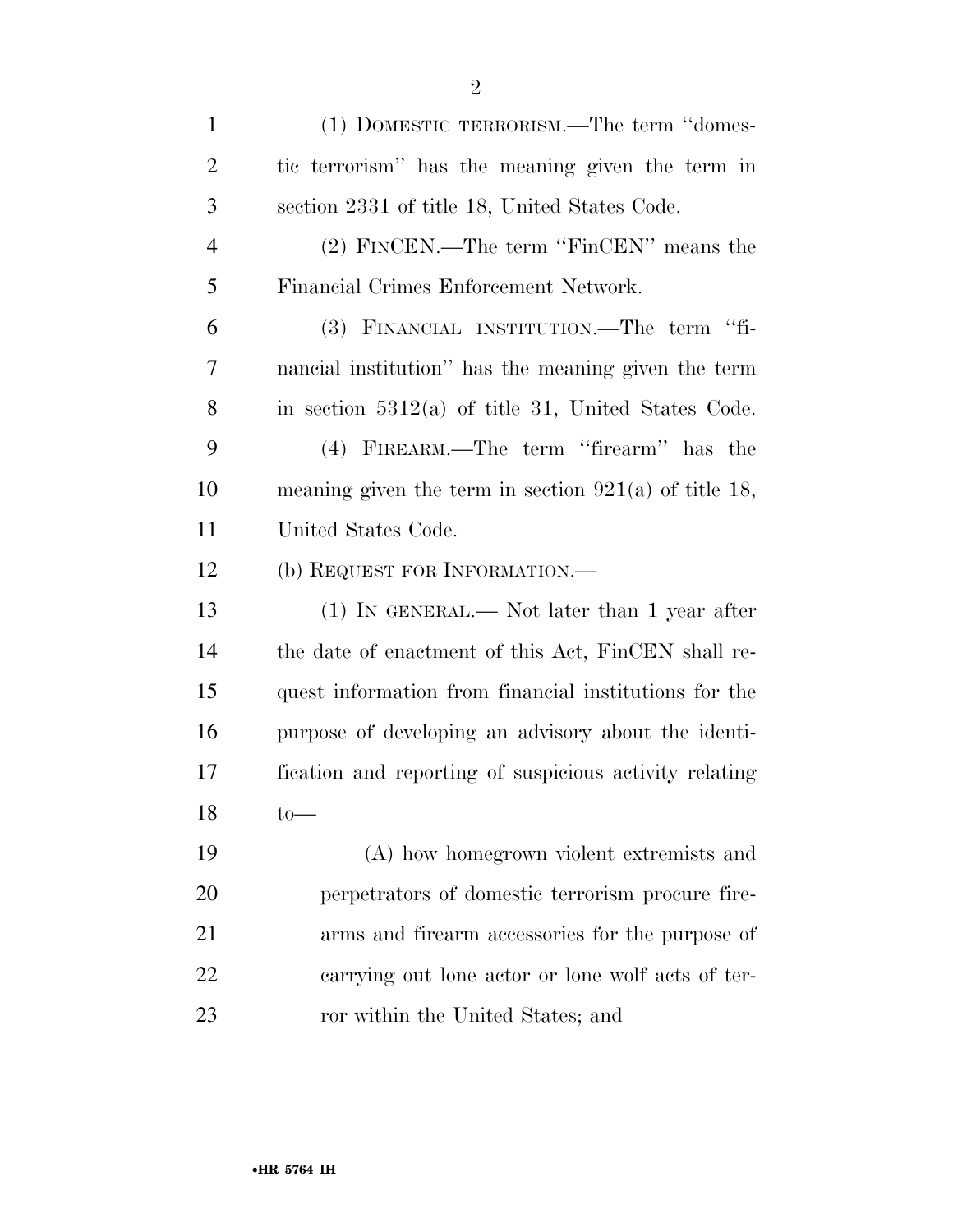| $\mathbf{1}$   | (B) the ways in which the firearms market              |
|----------------|--------------------------------------------------------|
| $\overline{2}$ | in the United States is exploited to facilitate        |
| 3              | gun violence in the United States.                     |
| $\overline{4}$ | (2) APPLICATION OF SECTION $5318(g)$ OF                |
| 5              | TITLE 31.—Section $5318(g)$ of title 31, United        |
| 6              | States Code, shall apply to a request for information  |
| 7              | from a financial institution by FinCEN under para-     |
| 8              | $graph(1)$ in the same manner that section applies     |
| 9              | to a requirement by the Secretary of the Treasury      |
| 10             | of a financial institution to report a suspicious      |
| 11             | transaction under that section.                        |
| 12             | (3) TAILORING.—In requesting information               |
| 13             | from a financial institution under paragraph (1),      |
| 14             | FinCEN shall consider the size of the financial insti- |
| 15             | tution and tailor the request accordingly.             |
| 16             | (4) CONSULTATION.—Before requesting infor-             |
| 17             | mation from a financial institution under paragraph    |
| 18             | (1), FinCEN shall consult, with respect to the na-     |
| 19             | ture of the request, with—                             |
| 20             | (A) the Director of the Federal Bureau of              |
| 21             | Investigation;                                         |
| 22             | (B) the Director of the Bureau of Alcohol,             |
| 23             | Tobacco, Firearms and Explosives of the De-            |
| 24             | partment of Justice; and                               |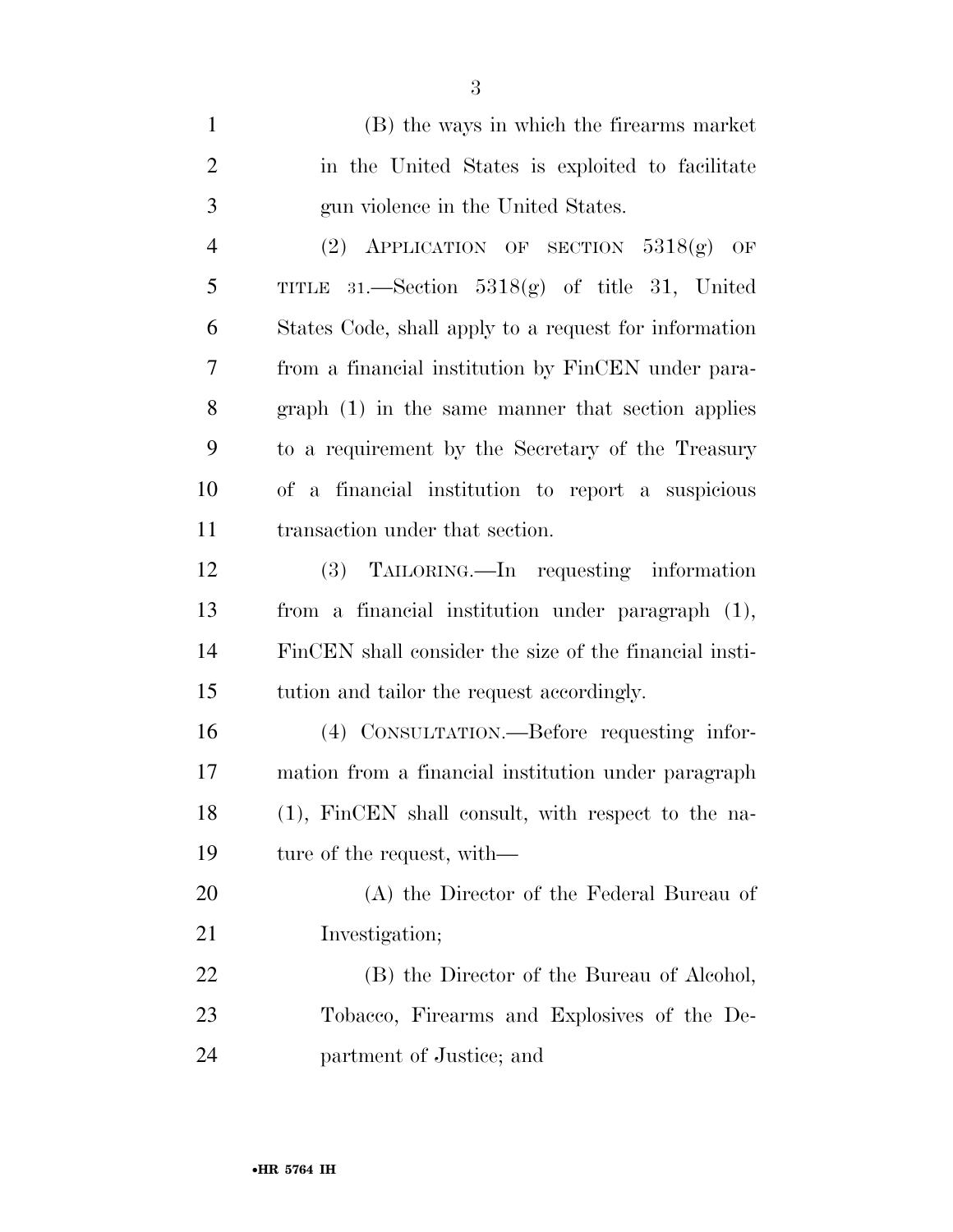(C) sellers of firearms and firearm acces-sories.

(c) ADVISORY.—

 (1) SUFFICIENT INFORMATION COLLECTED.— Not later than 540 days after the date of enactment of this Act, if FinCEN determines that the informa- tion collected under subsection (b)(1) is sufficient to develop the advisory described in that subsection, FinCEN shall issue the advisory.

 (2) INSUFFICIENT INFORMATION COL- LECTED.—Not later than 540 days after the date of enactment of this Act, if FinCEN determines that the information collected under subsection (b)(1) is not sufficient to develop the advisory described in that subsection, FinCEN shall submit to the Com- mittee on Banking, Housing, and Urban Affairs of the Senate and the Committee on Financial Services of the House of Representatives a report that de-scribes—

 (A) the type of information collected under 21 subsection  $(b)(1)$ ;

 (B) the methodology used to collect such information;

 (C) the degree to which financial institu-tions provided information requested;